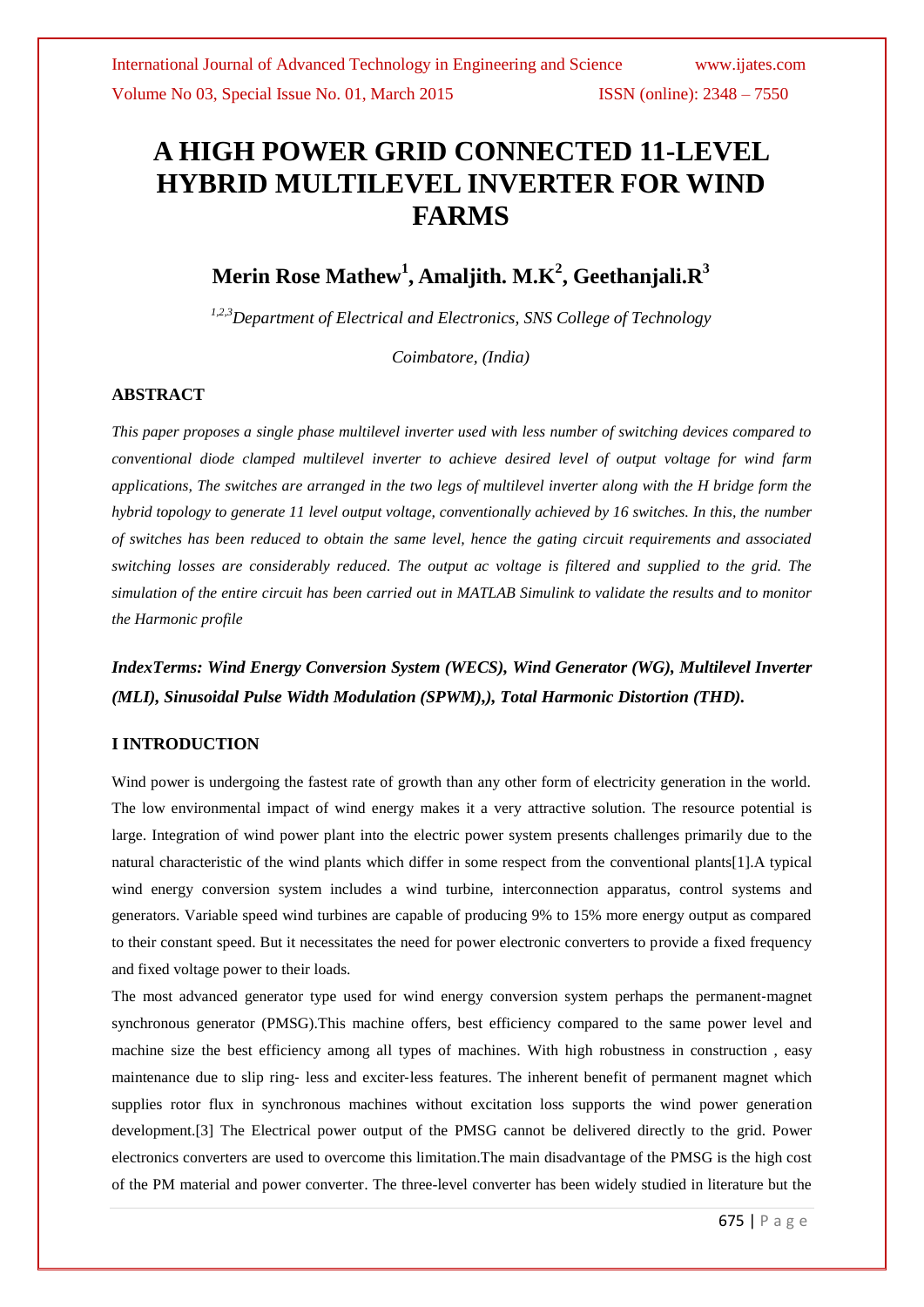application of diode-clamped converters with higher (four or more) levels has not been analyzed for the production of wind power.

In this paper, a diode clamped multilevel inverter is cascaded with the H-bridge forming a hybrid topology[4].The DC input to the inverter is fed from four independent wind generators. The controlled rectifier connected at the output of each generator gives the controlled DC and is maintained constant by means of regulator. This constant obtained from each is given as the input of inverter[2].The output voltage of the inverter is controlled by generating pulse from the control circuit. The rest of the paper is organized as follows section II describes the wind generator powered multilevel inverter. Section III describes Pulse Width Modulation.,Simulation results are discussed in section IV,Section V FFT Analysis and Finally, concluding remarks are given in section VI.

#### **II WIND GENERATOR POWERED MULTILEVEL INVERTER**

In order to meet the demand, a wind power with highquality is obtained using theconverter, a multilevel converters are good alternative to the conventional converters forthis systems.A multilevel converter enables the ac voltage to be increased without an output transformer, reducing the output voltage and currentsharmonic content and make the output waveform closer to sine wave.[6]In addition, the cancellation of low frequency harmonics from the ac voltages at the different levels means that the size of the ac inductance can be reduced,thus a consequent decrement in the expenses of the overall system.



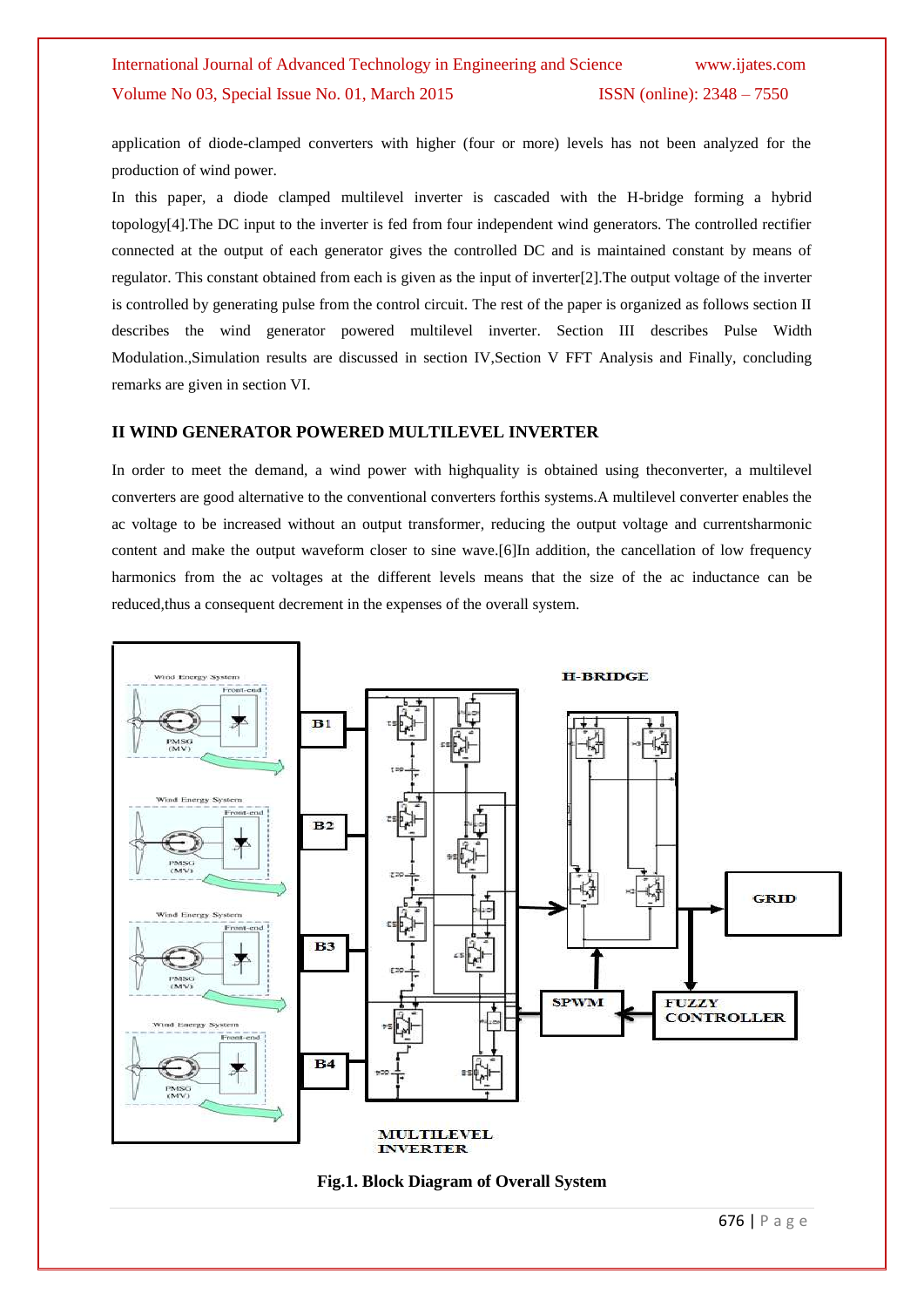The block diagram for the constant output multilevel inverter is shown in figure 1.In this diagram it consists of wind farm,an inverter, fuzzy logic controller and sinusoidal pulse width modulation block. Four DC source voltage is given as input to the hybrid inverter which combines the diode clamped multilevel inverter and Hbridge inverter. By using twelve switches in hybrid multilevel inverter with each switch having different voltage to generate the eleven step voltage of symmetrical output. The eleven step output is applied to fuzzy controller to maintain the constant output, by giving reference voltage to the fuzzy logic controller . If there any deviation in output, the controller is used to compensate the output voltage and SPWM signal for the switch is varied.The constant dc supply for the inverter is from the wind farm and the pulses for each switch are obtained from Sinusoidal Pulse Width Modulation Technique.The Diode Clamped Inverter switching states is given in the Table 1. The number of output phase voltage level is defined by  $m=2s+1$ , where s is the number of DC source.

| <b>SWITCHES</b> |            |                |                |                |            |            |            |            |
|-----------------|------------|----------------|----------------|----------------|------------|------------|------------|------------|
| <b>LEVEL</b>    | S4         | S <sub>3</sub> | S <sub>2</sub> | S <sub>1</sub> | S4'        | S3         | S2         | S1         |
| I               | <b>ON</b>  | <b>OFF</b>     | <b>OFF</b>     | <b>OFF</b>     | <b>OFF</b> | <b>ON</b>  | <b>ON</b>  | <b>ON</b>  |
| П               | <b>ON</b>  | <b>ON</b>      | <b>OFF</b>     | <b>OFF</b>     | <b>OFF</b> | <b>OFF</b> | <b>ON</b>  | <b>ON</b>  |
| Ш               | <b>ON</b>  | <b>ON</b>      | <b>ON</b>      | <b>OFF</b>     | <b>OFF</b> | <b>OFF</b> | <b>OFF</b> | <b>ON</b>  |
| IV              | <b>ON</b>  | <b>ON</b>      | <b>ON</b>      | <b>ON</b>      | <b>OFF</b> | <b>OFF</b> | <b>OFF</b> | <b>OFF</b> |
| $-I$            | <b>ON</b>  | <b>ON</b>      | <b>ON</b>      | <b>OFF</b>     | <b>OFF</b> | <b>OFF</b> | <b>OFF</b> | <b>ON</b>  |
| -П              | <b>ON</b>  | <b>ON</b>      | <b>OFF</b>     | <b>OFF</b>     | <b>OFF</b> | <b>OFF</b> | <b>ON</b>  | <b>ON</b>  |
| -Ш              | <b>ON</b>  | <b>OFF</b>     | <b>OFF</b>     | <b>OFF</b>     | <b>OFF</b> | <b>ON</b>  | <b>ON</b>  | <b>ON</b>  |
| $-IV$           | <b>OFF</b> | <b>OFF</b>     | <b>OFF</b>     | <b>OFF</b>     | <b>ON</b>  | <b>ON</b>  | <b>ON</b>  | <b>ON</b>  |

#### **Table 1: Switching Statesof Diode Clamped Inverter**

The term H bridge is derived from the typical graphical representation circuit. An H bridge is built with four switches (solid-state or mechanical). When the switches S1 and S4 are closed (and S2 and S3 are open) a positive voltage will be obtained across the load. By opening S1 and S4 switches and closing S2 and S3 switches, this voltage is reversed, allowing reverse voltage across the load. Using the nomenclature above, the switches S1 and S2 should never be closed at the same time, as this would cause a short circuit on the input voltage source. The same applies to the switches S3 and S4[9]. This condition is known as shoot-through.

### **III PULSE WIDTH MODULATION**

In sinusoidal PWM instead of maintaining the width of all pulses the same as in the case of multiple PWM, the width of each is varied in proportion to the amplitude of a sine wave evaluated at the same pulse. The distortion is reduced significantly compared to multiple PWM. In order to generate pulses for twelve switches a sinusoidal wave is compared with twelve carrier wave having different amplitude as shown in the figure.A Fuzzy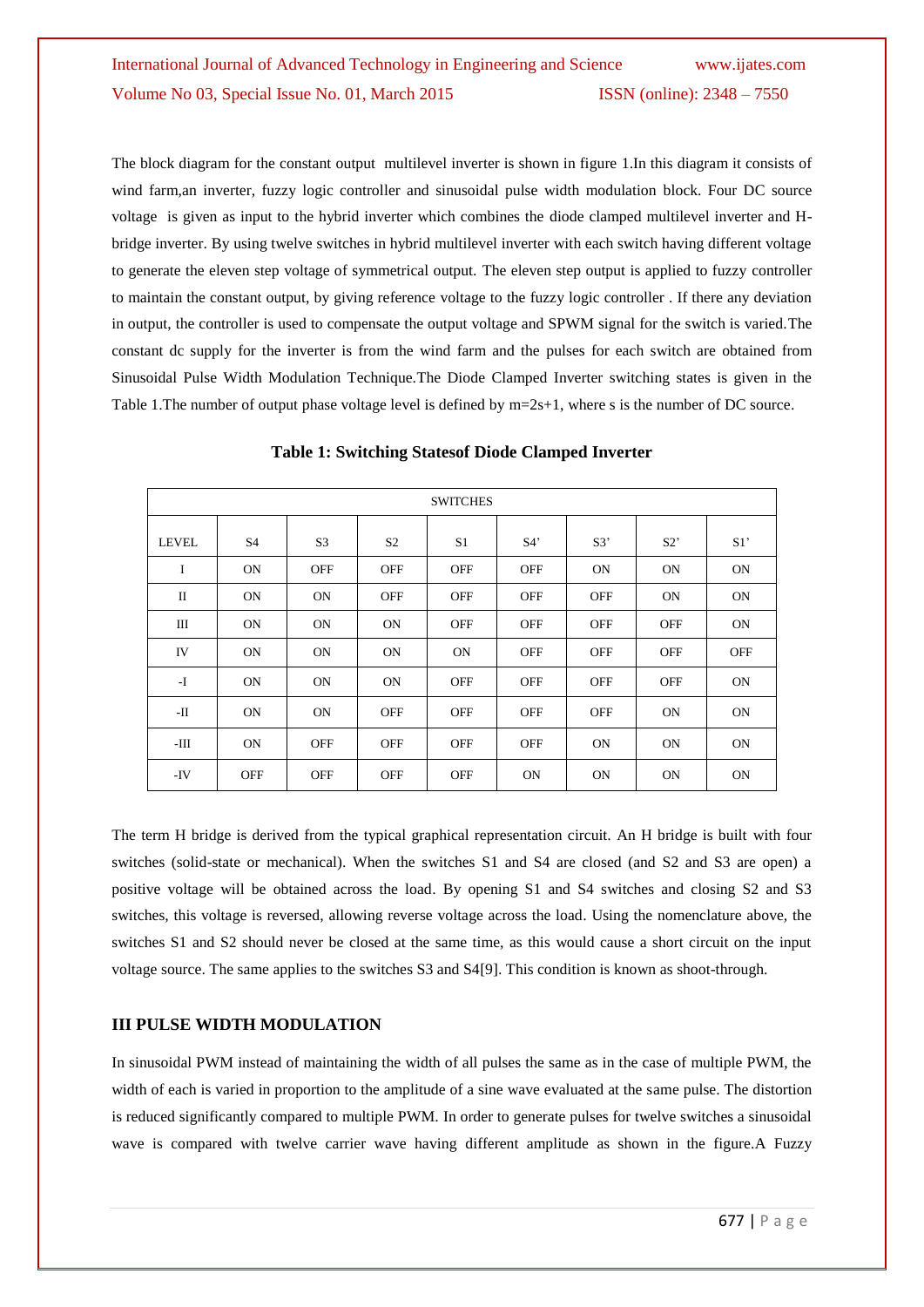Controller Output is given as an input to the PWM in order to maintain constant output voltage from multilevel inverter.

Inverter output voltage,  $V_{ao} = Vdc/2$ , When  $v_{control} > v_{tri}$ , and  $V_{ao} = -Vdc/2$ , When  $v_{control} < v_{tri}$ . PWM frequency is the same as the frequency of  $v_{tri}$ . Amplitude is controlled by the peak value of  $v_{control}$  and Fundamental frequency is controlled by the frequency of  $v_{control}$ . Modulation Index (m) is given by :

$$
m = \frac{V\text{control}}{V\text{tri}} = \frac{\text{peak of } (V_{A0})}{V_{dc}} \tag{1}
$$



**Fig.2 Logic Circuit for Pulse Generation**

### **IV SIMULATION RESULTS**

The overall simulated system for the proposed system is implemented below and each section is shown separately for better understanding.



**Fig.3Grid Interface of a PMSG Based Wind Energy Conversion Systems inverter**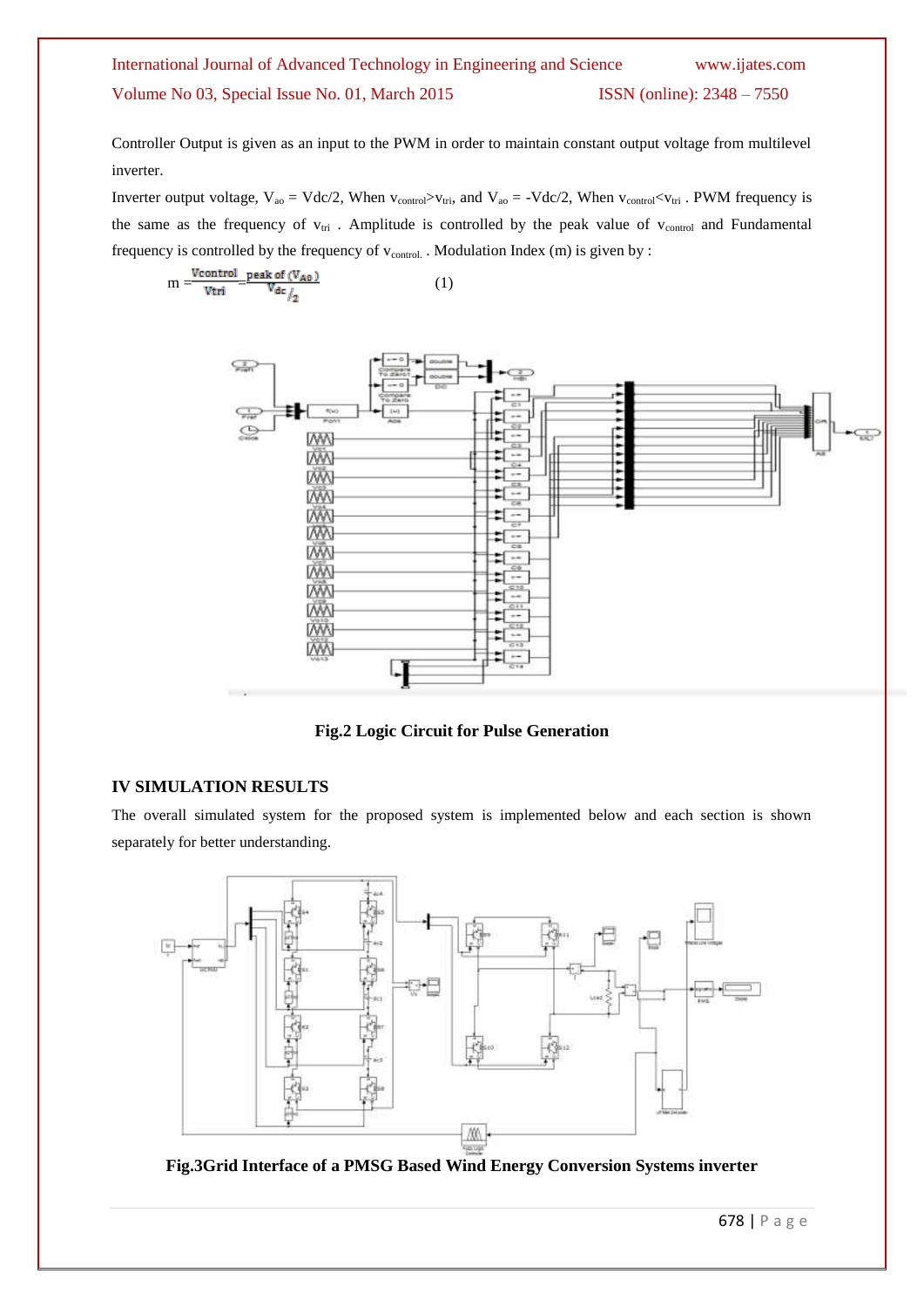The system under consideration employs PMSG-based variable speed WECS .The wind turbine converts the power of the wind to mechanical power in the rotor shaft. This is then converted to electricity using a permanent magnet synchronous generator (PMSG). The output voltage is rectified using a three-phase diode bridge rectifier. The result is fed into a PI controller whose output is compared to a triangular waveform to determine when to turn the dc-dc boost converter switch ON or OFF.

The simulation have shown that the developed waveform have less harmonics compared to the conventional system and extracting maximum power from the air stream at any wind speed without the knowledge of wind speed or rotor speed.

### **4.1PMSG Output Voltage**



**Fig.4.PMSG Output voltage**

PMSG generator connected to the wind turbine is simulated and corresponding output voltage is showed in the figure7.In order to make the torque of the turbine equals to the torque of the generator a drive and train circuit is connected. The output of the system is equal to 100V.

### **4.2 Uncontrolled Rectifier Output**

The output of the PMSG is given to an Uncontrolled Rectifier in order to convert the ac voltage to dc, the output voltage is not able to control because diodes are used in this rectifier. Inorder to control the output voltage and maintain it as a constant voltage a boost converter with a PI Controller is used.



TIME(S)

**Fig. 5 output voltage of uncontrolled rectifier**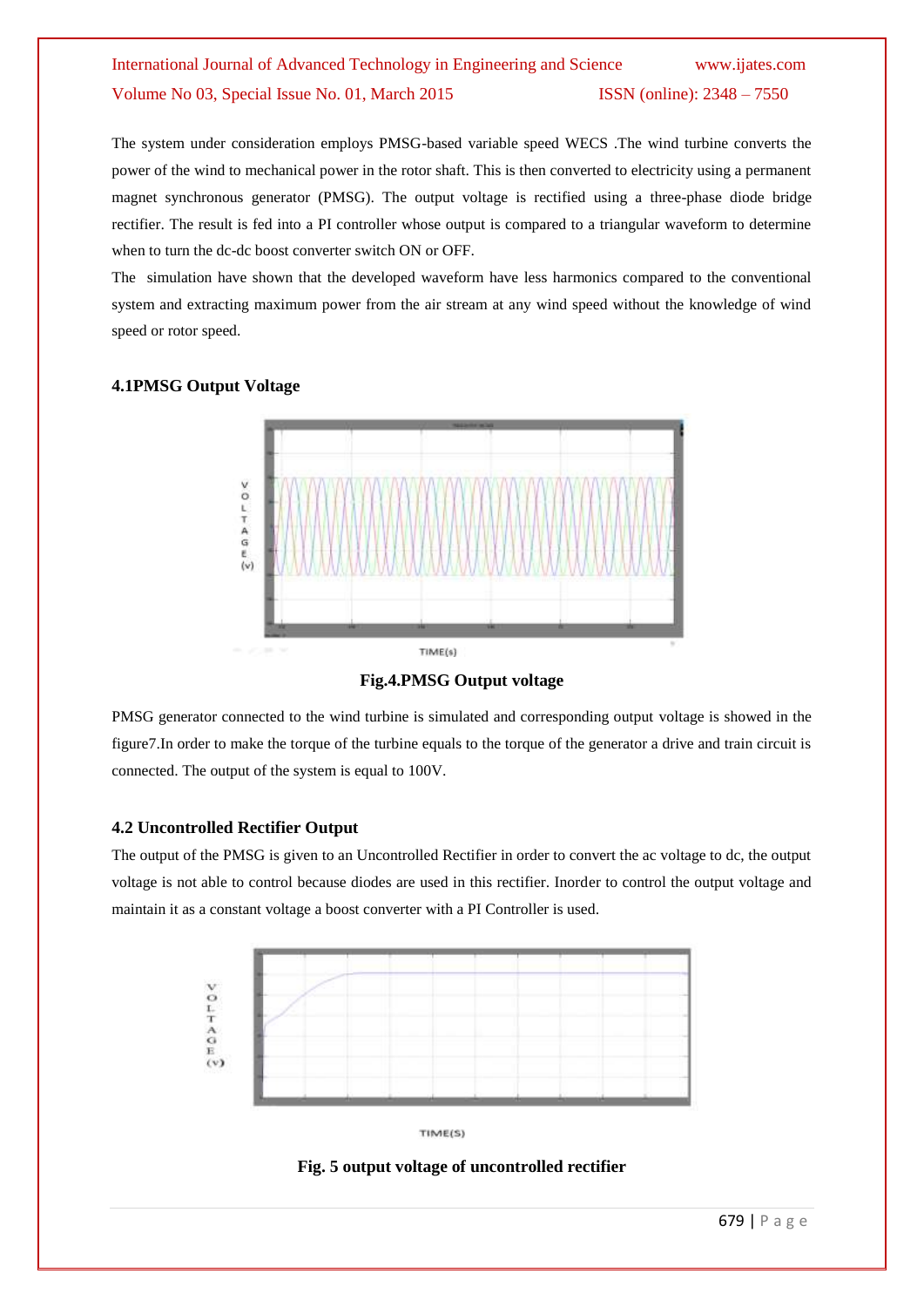

**Fig.6.Output voltage of boost converter**

A boost converter is used here, because as the wind speed varies the output of the uncontrolled rectifier varies and voltage drop will occur, so inorder to give inverter input a constant dc supply a boost converter with PI Controller is used. And thus the output obtained is equal to 60V.

### **4.4Output of Hybrid Multilevel Inverter**



**Fig.7. Output Voltage of Symmetric Multilevel Inverter**

 The H Bridge inverter is connected with the diode clamped multilevel inverter with switches to form a H ybridtopology.The level creator part produce output voltage which is always positive and the H-bridge part is to change the polarity of the output. Basically the inverter operation is to convert the variable DC into an AC. The input dc source is given by using batteries or photo voltaic cells to the cascaded circuit. Here fuzzy logic controller is used to control the output voltage of the inverter. By using sinusoidal pulse width modulation technique the triggering pulse given to the switches are controlled.

### **V FFT ANALYSIS OF OUTPUT**

### **5.1Output Voltage without Filter**

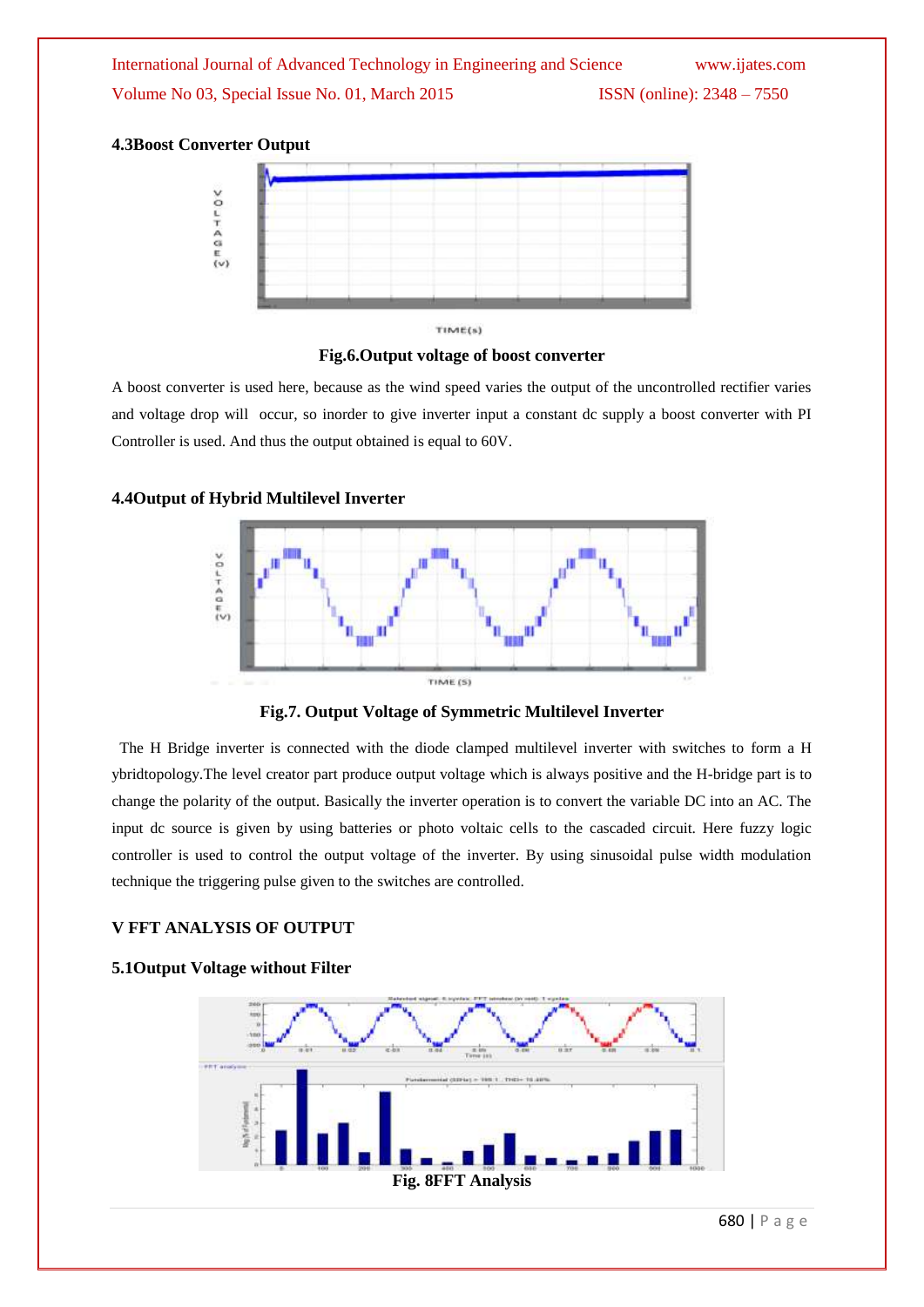By using the sinusoidal pulse width modulation control we can control the output by changing the magnitude and the modulation index value of the reference and carrier waveform. Mostly the carrier wave is triangular wave and the sampling wave is either we take DC signal as reference or we take sine wave. The gate triggering is very important in the IGBT device compared to many semiconductor power devices IGBT device has the fast switching characteristics and high speed applications. so this device is mostly used in the inverter circuits nowadays. The Total Harmonic Distortion of the multilevel inverter output is equals to 15.46%, which will be more than 20% for conventional inverters by using same number of switches

#### **5.2Output Voltage with Filter**

In this symmetric multilevel inverter it consists of two parts as level creator part and a H-bridge part. The input voltage to the dc source is 60V.The level creator part produces a output voltage which is always positive and the H-bridge part is to change the polarity of the output. The voltage at the output of the level creator part is about 170V.The output voltage at the output is 240V.The THD get reduced to 5.56% after filtering. The filter inductance *L* and the filter capacitance *C* and *L*=560  $\mu$ H with  $R_L$ = 0.34  $\Omega$  and  $C = 0.5 \mu$ F with  $R_C$ = 8.64 Ω,respectively.



**Fig.9FFT Analysis of Filtered Output**

#### **VI CONCLUSION**

The performance of PMSG-based variable speed WECS has been demonstrated under varying wind conditions. The grid-side inverter is able to inject the generated power into the grid with harmonic compensation.. A new hybrid topology with fuzzy controller technique for the symmetrical configuration is proposed.The cascade multilevel inverter with equal DC sources are illustrated and the gate triggering pulse is given by fuzzy logic controller in the feedback. Here the inverter power device circuit used is IGBT device and it has the better switching frequency and gate control compared to all other semiconductor switching devices such.This fuzzy logic control technique enables us to obtain better selective harmonic reduction in the output AC voltage. Finally the better sinusoidal wave form is obtained with minimum number of switches to get the desired level output voltage.